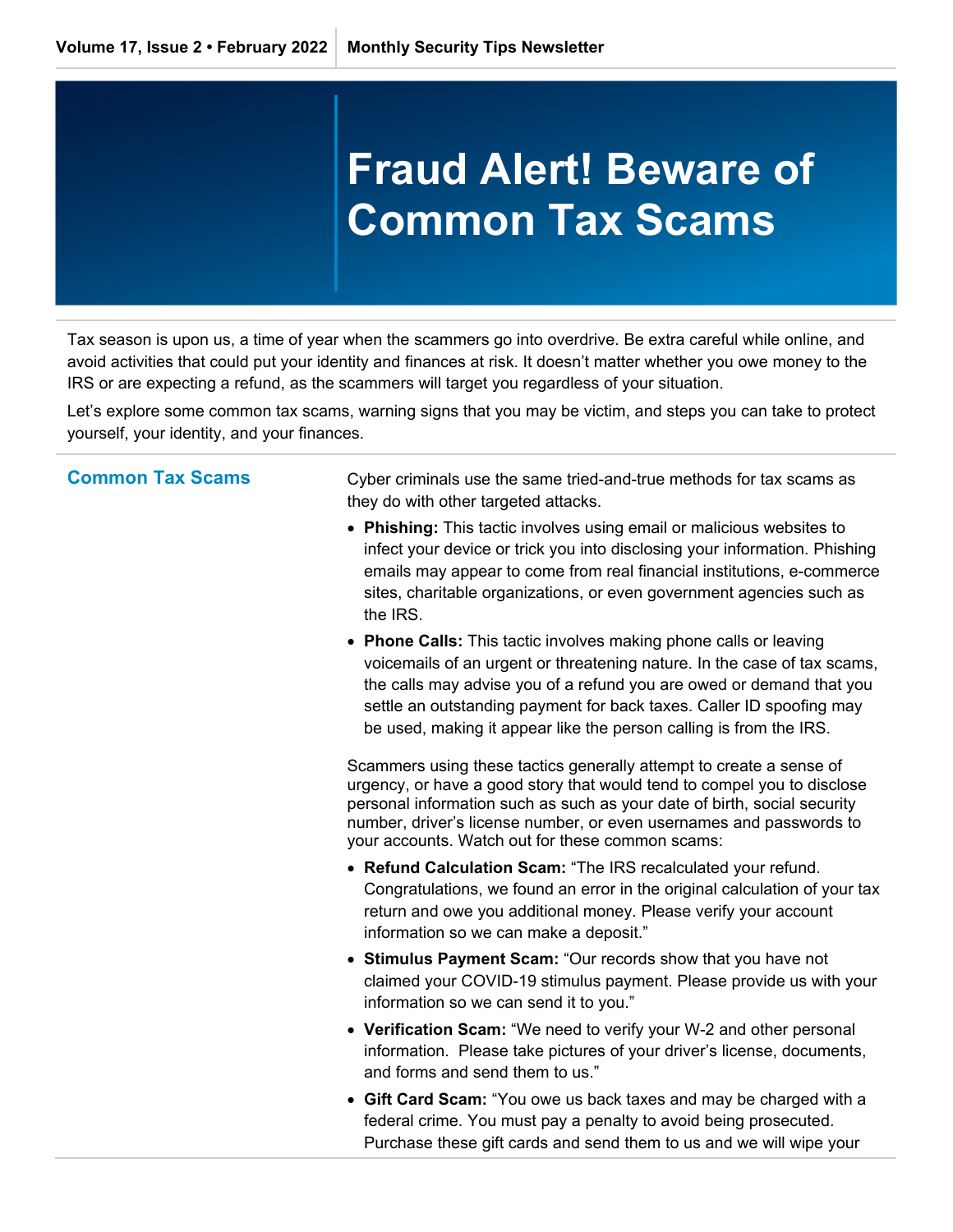record clean."

| <b>Warning Signs</b><br>Hopefully you have avoided the common tax scams, but the cyber<br>criminals may have other methods of obtaining your information, such as<br>data breaches of companies you do business with. Watch out for these<br>warning signs that you may already be a victim.<br>• You attempt to file a tax return, either online or by mail, but are informed<br>by the IRS or your state that they have already received one.<br>• You are informed by the IRS that an account has been registered in<br>your name at IRS.gov even though you have never created one.<br>• You receive a transcript from the IRS that you did not request.<br><b>How to Protect Yourself</b><br>• Identity Theft Resources<br>• If you believe you have become a victim of Identity Theft, visit<br>IdentityTheft.gov to report it and create a recovery plan.<br>• For specific information and resources for tax-related identity theft,<br>visit the Identity Theft Central web page on the IRS web site. |
|----------------------------------------------------------------------------------------------------------------------------------------------------------------------------------------------------------------------------------------------------------------------------------------------------------------------------------------------------------------------------------------------------------------------------------------------------------------------------------------------------------------------------------------------------------------------------------------------------------------------------------------------------------------------------------------------------------------------------------------------------------------------------------------------------------------------------------------------------------------------------------------------------------------------------------------------------------------------------------------------------------------|
|                                                                                                                                                                                                                                                                                                                                                                                                                                                                                                                                                                                                                                                                                                                                                                                                                                                                                                                                                                                                                |
|                                                                                                                                                                                                                                                                                                                                                                                                                                                                                                                                                                                                                                                                                                                                                                                                                                                                                                                                                                                                                |
|                                                                                                                                                                                                                                                                                                                                                                                                                                                                                                                                                                                                                                                                                                                                                                                                                                                                                                                                                                                                                |
| • E-mail and Internet Security Best Practices<br>• Never use public Wi-Fi to file your taxes or conduct other business<br>such as online banking. Only connect to networks that you trust.<br>Remember that IRS.gov is the only genuine website for the Internal<br>$\bullet$<br>Revenue Service. All Internet and email communications between<br>you and the IRS would be through this site.<br>• Never send sensitive information via email. If you receive an email<br>from an unknown source or one that seems suspicious, do not reply.<br>Report tax-related phishing emails to Phishing@IRS.gov. Visit Tax<br>Scams - How to Report Them on the IRS web site for additional<br>information.                                                                                                                                                                                                                                                                                                            |
| • IRS Representatives - Know How They Operate                                                                                                                                                                                                                                                                                                                                                                                                                                                                                                                                                                                                                                                                                                                                                                                                                                                                                                                                                                  |
| • The first point of contact by the IRS is typically via postal mail. The<br>IRS will not contact you via email, text messaging, or your social<br>network, nor does it advertise on websites.<br>IRS representatives always carry two forms of official credentials, and<br>you can confirm their identity by calling a dedicated IRS telephone<br>number for verification.<br>The IRS does not accept payments by gift cards.<br>• Review How to know it's really the IRS calling or knocking on your<br>door on the IRS web site for additional information.                                                                                                                                                                                                                                                                                                                                                                                                                                                |
| • Donating to Charities                                                                                                                                                                                                                                                                                                                                                                                                                                                                                                                                                                                                                                                                                                                                                                                                                                                                                                                                                                                        |
| • Only donate to charitable organizations that you trust. Beware of<br>charities that require you to give or send cash.<br>• Verify charitable organizations using the Tax-Exempt Organization                                                                                                                                                                                                                                                                                                                                                                                                                                                                                                                                                                                                                                                                                                                                                                                                                 |